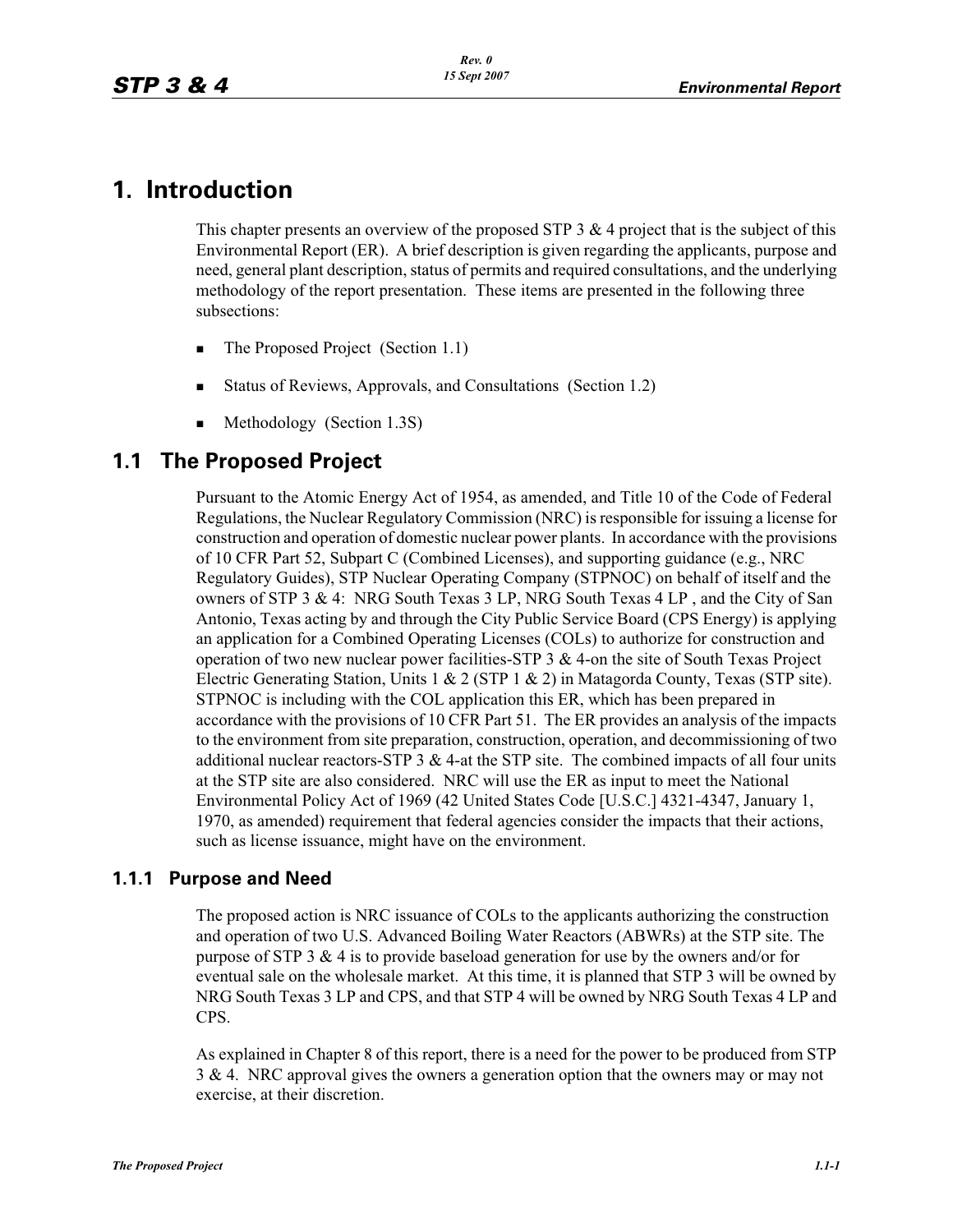# **1.1.2 Project Description**

This subsection provides a brief summary of project information that subsequent sections, particularly Chapter 3, Plant Description, describe in greater detail.

## **1.1.2.1 The Applicant and Owners**

NRG South Texas LP (NRG) (44% ownership), City Public Service Board of San Antonio, Texas (CPS Energy) (40% ownership), and the City of Austin, Texas (16% ownership) are the owners of the STP 1  $\&$  2 site and facilities. STPNOC is the licensed operator of STP 1  $\&$  2, with control of STP 1  $\&$  2 and the authority to act as the agent applying for a COL for the STP site. At this time, it is planned that STP 3 will be owned by NRG South Texas 3 LP and CPS, and that STP 4 will be owned by NRG South Texas 4 LP and CPS. The proposed units would be baseload merchant generator plants. NRG intends to sell its share of the power from STP 3  $& 4$  on the wholesale market. CPS Energy may either use its share of STP 3  $& 4$  to supply the needs of its service area or sell the power on the wholesale market.

STPNOC will be the operator for STP 3 & 4. The STP COL application, COLA Part 1, Administrative Information, provides additional information about the co-owners of STP 3  $& 4$ .

### **1.1.2.2 Site Location**

The STP site is located on approximately 12,200 acres in a rural area of Matagorda County, Texas, approximately 12 miles south-southwest of the city limits of Bay City, Texas, and 10 miles north of Matagorda Bay, along the west bank of the Colorado River. The plant footprint for STP 3 & 4 is approximately 2000 feet northwest of existing STP 1 & 2 and is generally the area that had been designated for two additional units when the facility was first planned. The location of STP 3 & 4 on the STP site is shown on Figure 1.1-1. Section 2.1, Site Location, provides additional information regarding the site and the location of the two new ABWR reactors.

### **1.1.2.3 Reactor Information**

STPNOC and the owners have selected the General Electric (GE)Advanced Boiling Water Reactor ( ABWR) as the technology for two new reactors at the STP site, STP 3 & 4. The NRC approved the reference ABWR DCD in March 1997. The final design certification rule was published in the Federal Register on May 12, 1997 (62 FR 25827). This allows the ABWR design to be referenced in a COL application under 10 CFR 52. The total gross thermal megawatt output is 3926 MWt and the net electrical output is approximately 1300 MWe per unit. Further details on the ABWR reactor design is provided in Section 3.2.

### **1.1.2.4 Cooling System Information**

STP 3  $&$  4 will use a closed-loop cooling water system that would withdraw and discharge water from and to the Main Cooling Reservoir (MCR), similar to the existing cooling system for STP 1  $\&$  2. Makeup water for the MCR will be withdrawn from the Colorado River using the preexisting intake structure. STP  $3 \& 4$  will use mechanical draft cooling towers to dissipate waste heat and a water storage basin for the safety-related cooling system. This differs from STP 1 & 2, which uses the essential cooling pond. The STP 3 & 4 cooling tower basin makeup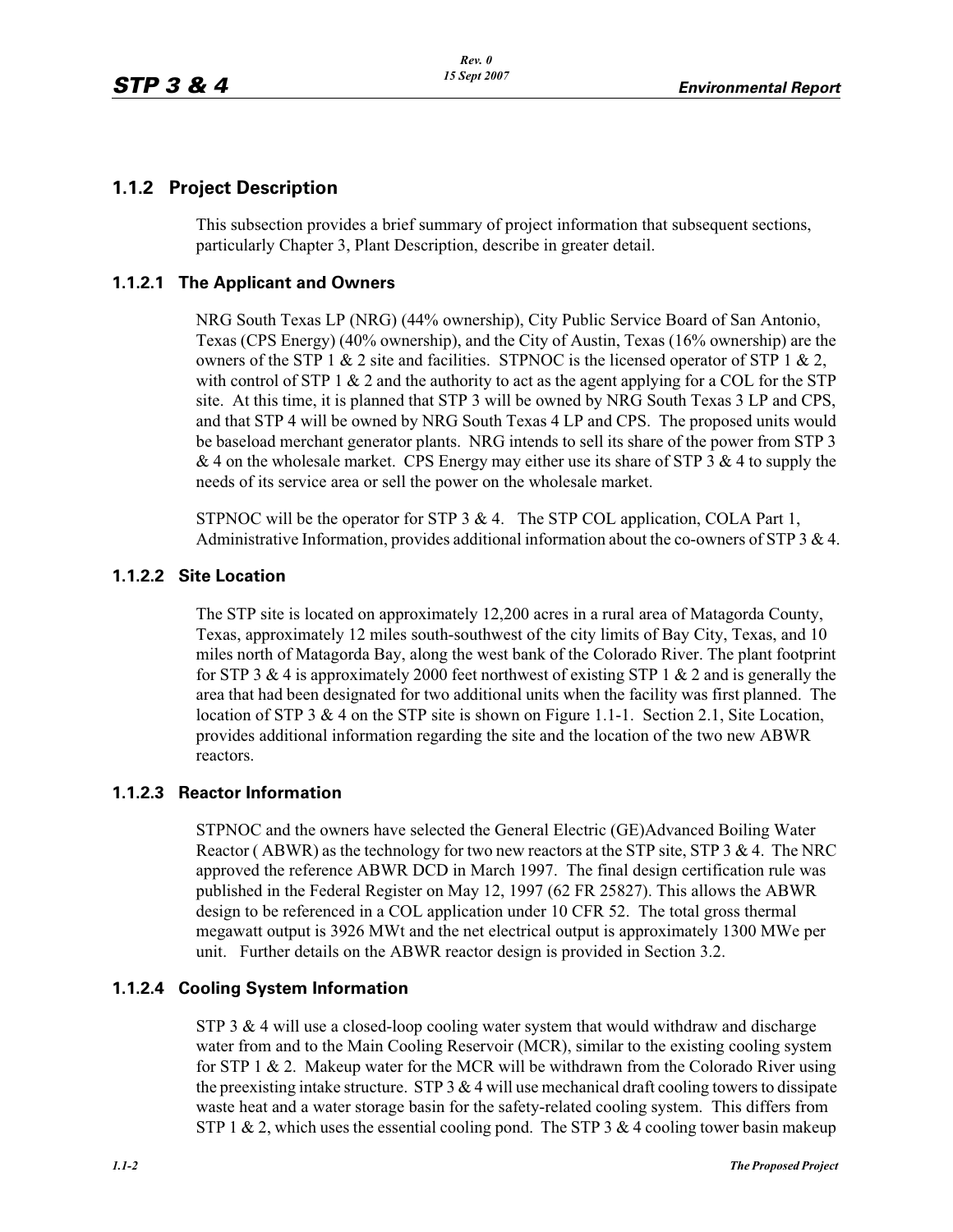water is normally provided by the plant well water system. Blowdown will discharge from the MCR to the Colorado River. Additional details regarding the STP 3  $\&$  4 cooling system are provided in Section 3.4.

#### **1.1.2.5 Transmission System Information**

The STP 3  $&$  4 connections to the regional grid will use existing rights-of-way to minimize, to the extent feasible, new disturbance and potential adverse impacts. The onsite power transmission system for STP 3  $&4$  consists of the STP 3  $&4$  345kV switchyard, five 345kV power transmission lines, and a 345kV tie-line from the STP 3 & 4 345kV switchyard to the existing STP 1 & 2 345kV switchyard. Two of these 345kV transmission lines will be upgraded from the STP site to their connection to the Hillje substation some 20 miles northwest of the STP site. The modifications to upgrade these two transmission lines will be on an existing right-of-way. No new rights-of-way outside the STP site are required for STP  $3 \& 4$ .

The three interconnect transmission line rights-of-way commence from the STP 3  $\&$  4 345kV switchyard and head northward less than a quarter mile to intersect the existing transmission line corridor. From the point of intersection, the additional power provided by STP  $3 \& 4$  would be transmitted over upgraded circuits in an existing right-of-way. Subsection 2.2.2 and Section 3.7 provide additional details regarding both the onsite and offsite transmission systems.

#### **1.1.2.6 Preapplication Public Involvement**

STPNOC has an active community affairs and public outreach program. Examples of public outreach include community board meetings, student presentations, and emergency preparedness community activities. STPNOC offers educational and emergency preparedness information to the public by providing tours of the Control Room simulator and the Emergency Operations Facility, presentations during Career Day, distributing flyers and newsletters, and by advertising on local radio stations and in local newspapers.

STPNOC also plays an active role in supporting local philanthropy efforts including the United Way Foundation, the American Cancer Society, the American Red Cross, the March of Dimes, and the Palacios Boys & Girls Club.

STPNOC plans to continue conducting public outreach and communications efforts in conjunction with preparing the COL application. Examples of STP  $3 \& 4$  communications include: fact sheets; presentations; interaction with civic, state, and local officials; and industry updates and interfaces. Several meetings with local officials, the community, and the NRC are anticipated through the start of commercial operations. The first public outreach meeting held by the NRC in Bay City occurred on June 27, 2007. This meeting was announced via local media outlets (e.g. newspapers).

#### **1.1.2.7 Proposed Dates for Major Activities**

NRC regulations provide for COL applicants to perform both preconstruction site preparation activities and limited work authorization (LWA) activities before issuance of the COL. STPNOC plans to start preconstruction activities in January 2009 and conclude these activities in January 2010. If LWA activities are to be performed, they may begin in January 2010 and conclude in January 2011.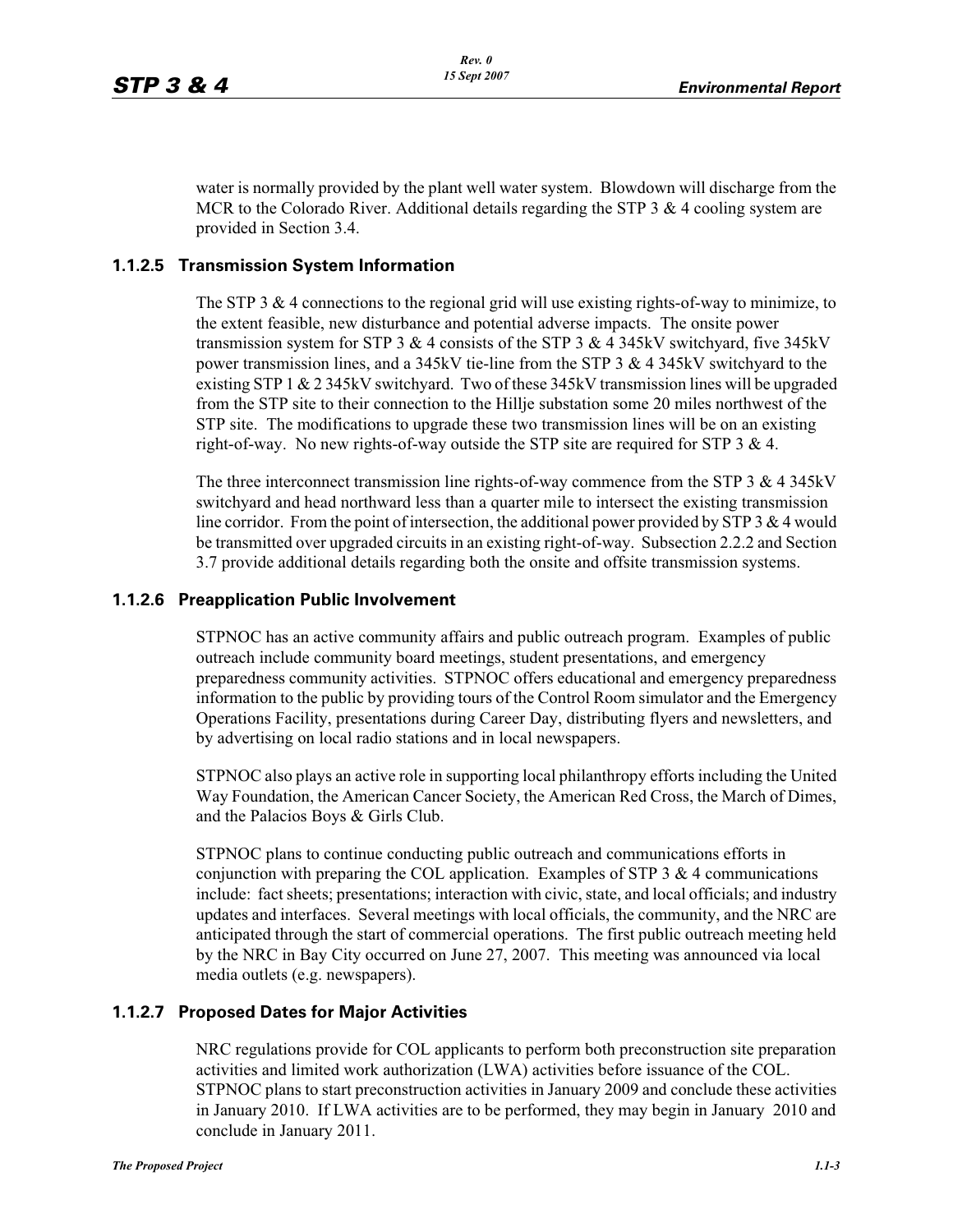Construction activities for STP 3 will begin following the site preparation for both STP 3 & 4. STPNOC expects to initiate construction of STP 3 in January 2011 and STP 4 in May 2011. STPNOC estimates that construction would occur over a 63-month period for both units, beginning with NRC approval of the COL application in January 2011. Commercial operation for STP 3 is projected in March 2015 and March 2016 for STP 4.